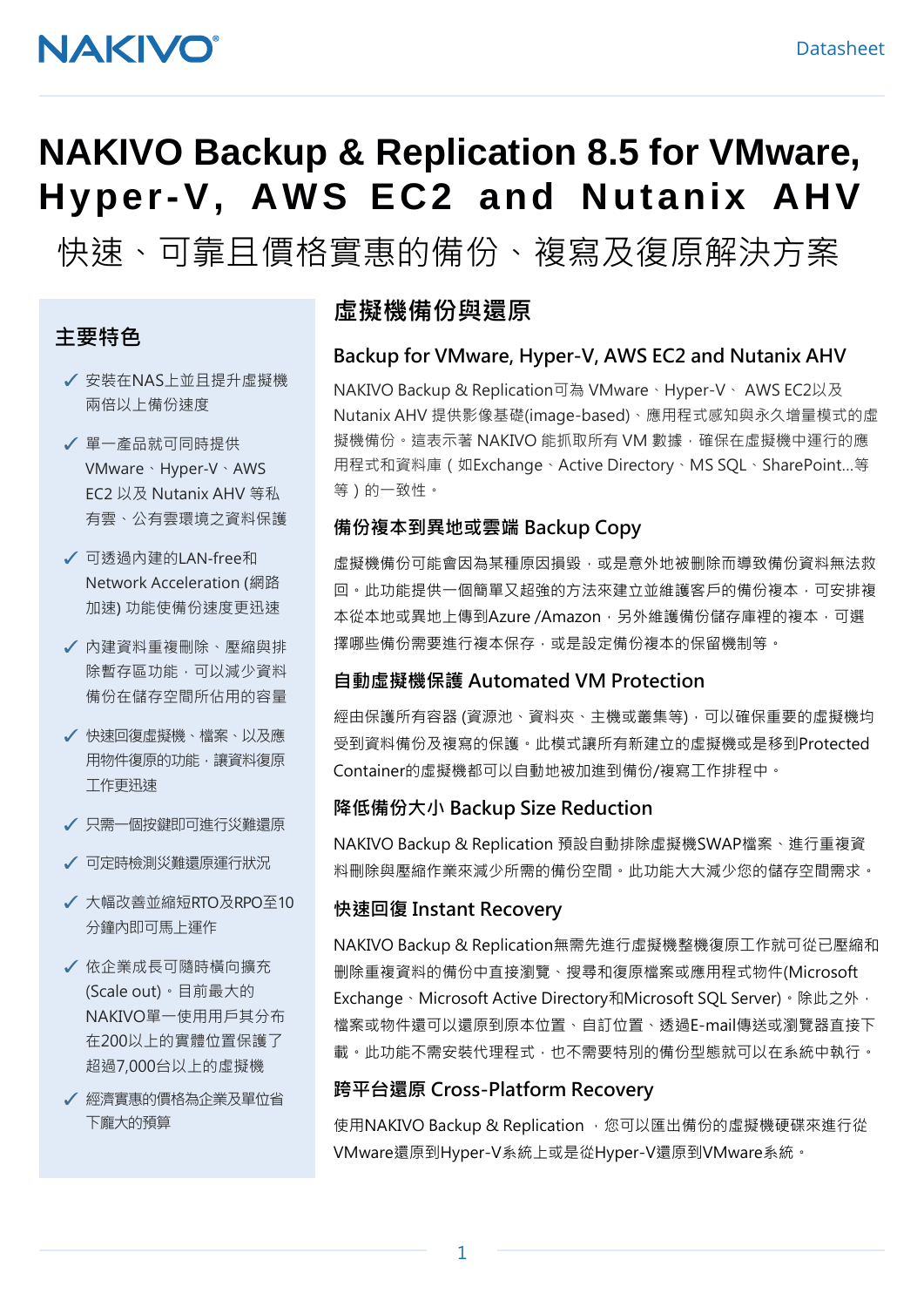#### 時間與成本的節省

- ✓可透過預先設定的 VMware Vas 以 及AWS AMIs 進行安裝 佈署及擴充
- ✓一個單點建置的基本需求為<sup>2</sup> 個虛擬CPU和4GB的記憶體
- ✓ 可直接安裝在 ASUSTOR、 NETGEAR、QNAP、 Synology 或 WD 的 NAS上, 建立一個高效能的虛擬機備份 裝置
- ✓簡單易懂的操作介面減少管理 的複雜度
- ✓重複資料刪除以及資料的壓 縮,讓儲存空間的需求大幅減 少
- ✓透過 LAN-free 備份和網路加 速 (Network Acceleration) 功 能,可有效加快備份完成的時 間(大幅降低備份窗口時間)
- ✔ 備份保護可做到本地備份、異 地備份以及備份到Amazon、 Azure雲端(備份副本)
- ✔ 提供備份狀態確認功能,可經 由電子郵件傳送資料復原後的 作業系統擷取畫面來確認備份 是否成功
- ✓即時的虛擬機、檔案、應用元 件復原功能,可以大幅減少資 料還原所需花費的時間
- ✓自動化與策略式的災難還原

## DR協同工作

#### 虛擬機複製 VM Replication

NAKIVO Backup & Replication能自動使用LAN-Free資料傳輸模式(Hot Add和Direct SAN Access)來加快速度與減少對生產環境網路的負擔。如果 區域網路或廣域網路壅塞,也可以啟用內建的網路加速功能,來增加傳輸效 能。這些功能可提升兩倍以上的備份速度,同時也減少50%的網路負載。

#### 災難還原 Site Recovery

NAKIVO Backup & Replication 提供自動化和簡化災難恢復過程。透過此功 能可以建立恢復工作流程並執行無中斷災難還原與測試計畫。您還可以執行計 畫的故障移轉、緊急故障移轉、故障回復和資料中心遷移作業。依據預設工作 流程選項,可設定RE-IP、網路對應、分階段啟動虛擬機、自訂腳本、電子郵 件通知等等步驟,來強化災難還原所需要的工作項目,一但設定完成,即可一 鍵運行作業。

## 可靠性

#### 擷取螢幕畫面的確認機制 Screenshot Verification

NAKIVO Backup & Replication 提供一個自動的方式,可以即時確認虛擬機 備份是否成功。其方法是在虛擬機備份完成之後,會立即從這個新完成的虛擬 機備份檔案在一個無網路環境下,重新做虛擬機開機的工作,這工作會一直持 續到電腦的操作系統啟動完成並擷取開機完成的螢幕畫面,再將這個畫面以電 子郵件的方式傳送給操作人員以確認備份是否成功。

## 自動截斷SQL、Exchange日誌檔 Automated SQL and Exchange Log Truncation

Microsoft SQL Server以及Microsoft Exchange會將所有執行動作記載到記錄 檔裏,而且這個檔案在一段時日之後就會逐漸地填滿整個作業系統上的儲存空 間。NAKIVO Backup & Replication會在進行虛擬機備份時將這個記錄檔給縮 小,這個動作可避免備份到這個記錄檔,也讓備份檔案容量不會過於龐大。

#### 自我備份 Self-Backup

預設NAKIVO Backup & Replication每天備份系統設定到備份儲存區。如果系 統發生異常不能使用,可在一分鐘內安裝新的NAKIVO主控端,然後透過備份 儲存區上的系統備份來快速的回復系統設定。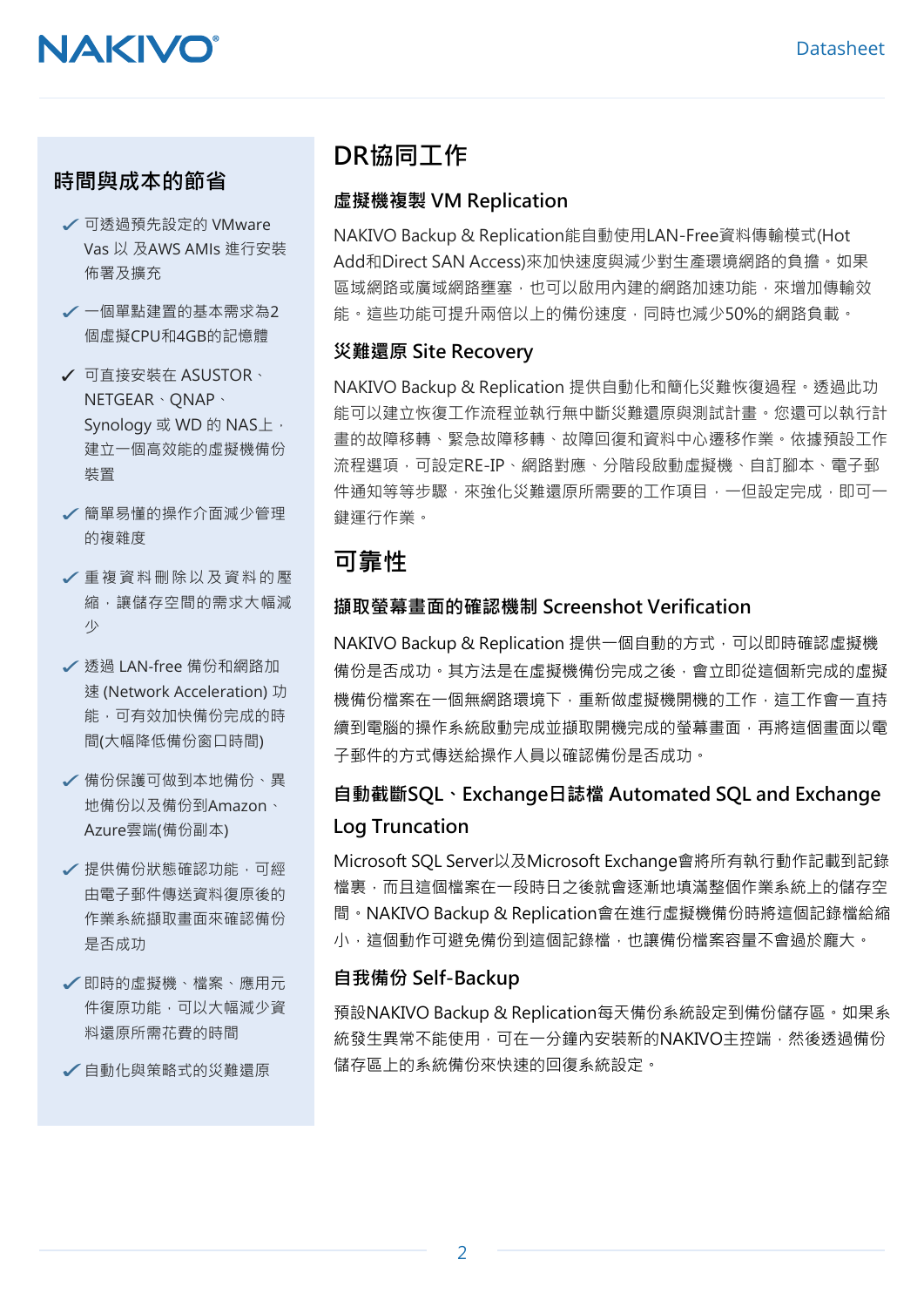# **NAKIVO**

### 整合與自動化

#### ✓ Microsoft Active Directory:

整合微軟目錄服務,可對應使 用者與群組到NAKIVO Backup & Replication使用者 角色。

#### ✓ Dell EMC Data Domain Boost:

整合Dell EMC Data Domain Boost套件,進行虛擬機備份 來源端重複資料刪除方式,減 少高達94%備份資料也同時增 強50%性能

#### ✓ HTTP API:

透藉由HTTP APIs的應用讓虛 擬機的備份、複寫以及資料復 原等動作可以自動化或是依客 戶的規劃來進行。將APIs與 NAKIVO Backup & Replication進行整合可達到 監控,自動化以及自我排程規 劃等目標,還可以更進一步地 所短資料保護時所需的時間, 並減少資料保護所需花費的成 本。

### 高效能

#### 快速的虛擬機備份與複製 Fast VM Backup and Replication

NAKIVO Backup & Replication 利用內建資料變動追蹤技術 (VMware CBT/Hyper-V RCT)來快速辨識資料的變動,並且只針對變動的部份傳輸到備 份儲存區。對於每部虛擬機可儲存到1,000個還原點,而且還原點還可依時間 例如每日、每週、每月、每年來進行設定。此外, NAKIVO Backup & Replication 會自動使用LAN-Free資料傳輸模式(Hot Add和Direct SAN Access)來加快速度與減少對生產環境網路的負擔。如果區域網路或廣域網路 壅塞,也可啟用內建的網路加速功能,來增加傳輸效能。這些功能可提升兩 倍以上的備份速度,同時也減少50%的網路負載。

#### 支援重複刪除設備 Deduplication Appliance Support

NAKIVO Backup & Replication針對重複資料刪除設備提供了一種特殊優化的 儲存模式。例如:NEC HYDRAstor、EMC Data Domain、HP StoreOnce和 Ouantum DXi。客戶在NEC HYDRAstor上進行測試時,與之前相比,VM備 份性能提高53倍,而備份速度達到3.2GB/s。

#### 進階頻寬控制 Advanced Bandwidth Throttling

NAKIVO Backup & Replication預設傳送資料使用最大可用的頻寬。然而在實 際環境下,如果網路負載過高,可以使用此頻寬控制功能來限制資料傳送可用 的頻寬。例如限制備份工作不能使用超過50MB/s以上網路頻寬。

## 操作方便

NAKIVO Backup&Replication提供了一個直覺式Web界面具有多種功能,可 幫助您節省時間和力氣:

- > 行事曆:在行事曆的操作視窗裡查看過去、現在及未來所有工作排程, 並可隨時變更工作排程避免排程之間有任何執行時間的衝突。
- 彈性工作排程:使用彈性工作排程功能更可將多個排程融入到一個工作 中輕易地一次完成。
- 全域搜尋:可以搜尋虛擬機、虛擬機副本、工作、資料儲存區或其他物 件。此功能還可以針對搜尋到的項目直接進行操作與設定。
- > 線上技術支援:讓管理者不需離開產品畫面,可直接進行問題處理

#### 備份即服務和災難恢復即服務 BaaS and DRaaS

NAKIVO的多租戶技術讓業者只需要單一產品方案的建置,就能從單一介面管 理多個個體用戶(租戶)。在這個多租戶模式下租戶可以從服務提供者(Service Provider)端經由自助服務入口(Self-Service Portal)來進行虛擬機資料的本地 備份、異地複製、還原備份等工作。